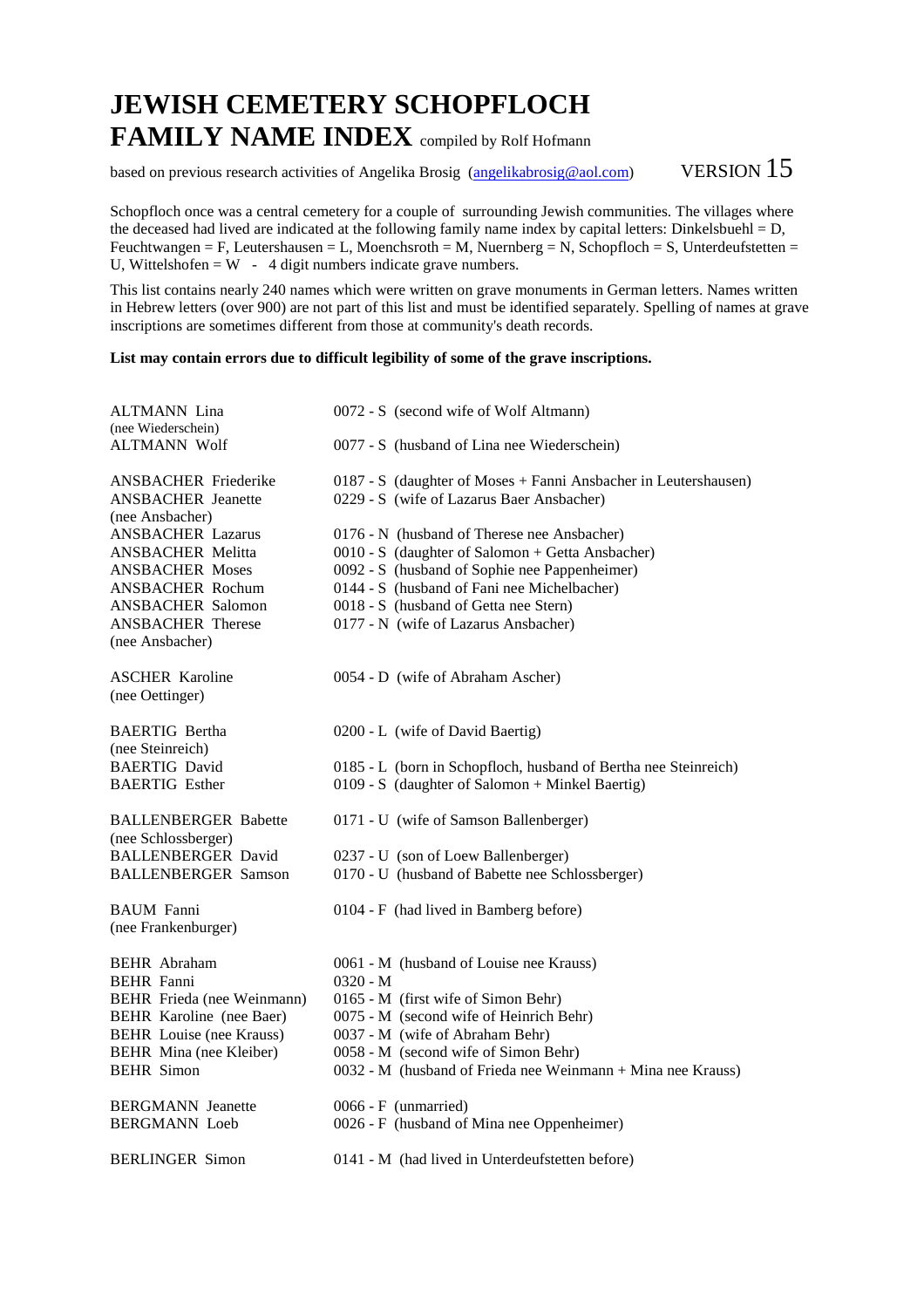BERNHEIMER Gale 0372 - S (wife of Moses Bernheimer) (nee Hamburger) BERNHEIMER Moses 0324 - S (husband of Gale nee Hamburger) BISCHOFSHEIMER Kiefe 0403 - F (born Akiba, husband of Tolz nee Steiner) BISCHOFSHEIMER Heinrich 0107 - F (son of Kiefe Bischofsheimer) BISCHOFSHEIMER Jette 0102 - F (daughter of Kiefe Bischofsheimer) BISCHOFSHEIMER Salomon 0152 - F (son of Kiefe Bischofsheimer) BLOCK Aron 0044 - S (husband of Bertha nee Gutmann) BLOCK Feis Nathan 0427 - S (husband of Feyela nee Zahl) BLOCK Hedwig 0339 - S (daughter of Aron + Bertha Block) BLOCK Helene 0082 - S (second wife of Mayer Block) (nee Stettauer) BLOCK Josef 0272 - S (husband of Mali nee Pappenheimer) BLOCK Josef (a child) 0277 - S (son of Aron + Bertha Block) ! same as grave 0339 ? BLOCK Josef (a child) 0339 - S (son of Aron + Bertha Block) ! same as grave 0277 ? BLOCK Mali 0195 - S (wife of Josef Block) (nee Pappenheimer) BLOCK Moses 0322 - S (son of Isaak Nathan Block) BLOCK Roesla (nee Block) 0321 - S (first wife of Meyer Block) BRAUN Gabriel 0159 - M (son of Moses Loeb Braun) BRAUN Mathilde 0071 - M BRAUNSCHWEIG Rike 0343 - M (wife of teacher Meyer Braunschweig) (nee Thalheimer) BRAVMANN Bertha 0046 - W (wife of Samuel Bravmann) (nee Weinschenk) BRAVMANN Simon 0017 - W (son of Samuel + Bertha Bravmann) BRONNER Jette 0245 - from Pappenheim DESSAUER ??? Fani 0276 - ? EHRENREICH 0373 - S (teacher Isaak Ehrenreich) EHRENREICH Rosa 0222 - S (wife of teacher Isaak Ehrenreich) EISENMANN Gale (Karoline) 0197 - S (wife of Meier Baer Eisenmann) ELKAN Amalie (nee Baer) 0110 - M (wife of Benjamin Elkan) ELKAN Blimle (nee Freimann) 0214 - M (wife of Henle Elkan) ELKAN Lisette 0023 - W (wife of Loeb Elkan) (nee Monheimer) ELKAN Loeb 0091 - W (husband of Lisette nee Monheimer) ELKAN Moses 0119 - M (son of Jakob Baer Elkan) ELKAN Nathan 0704 - M (son of Moises Simon Elkan, father of Henle Elkan) ELKAN Regine (nee Schuster) 0253 - M (wife of Loeb Elkan) EPPSTEIN Adolf 0001 - F (husband of Emma nee Holzinger) EPPSTEIN Emma 0007 - F (wife of Adolf Eppstein) (nee Holzinger) EPPSTEIN Jette (nee Maier) 0087 - from Crailsheim, first wife of Moritz Eppstein)<br>EPPSTEIN Samuel 0375 - U (teacher) - son of Simon Eppstein) 0375 - U (teacher) - son of Simon Eppstein) EPPSTEIN Simon 0316 - M (husband of Sophie nee Regensburger) FREUNDLICH Haium Maier 0262 - W (husband of Zierle nee Rosenfeld) FREUNDLICH Israel 0299 - W (husband of Rika nee Stein)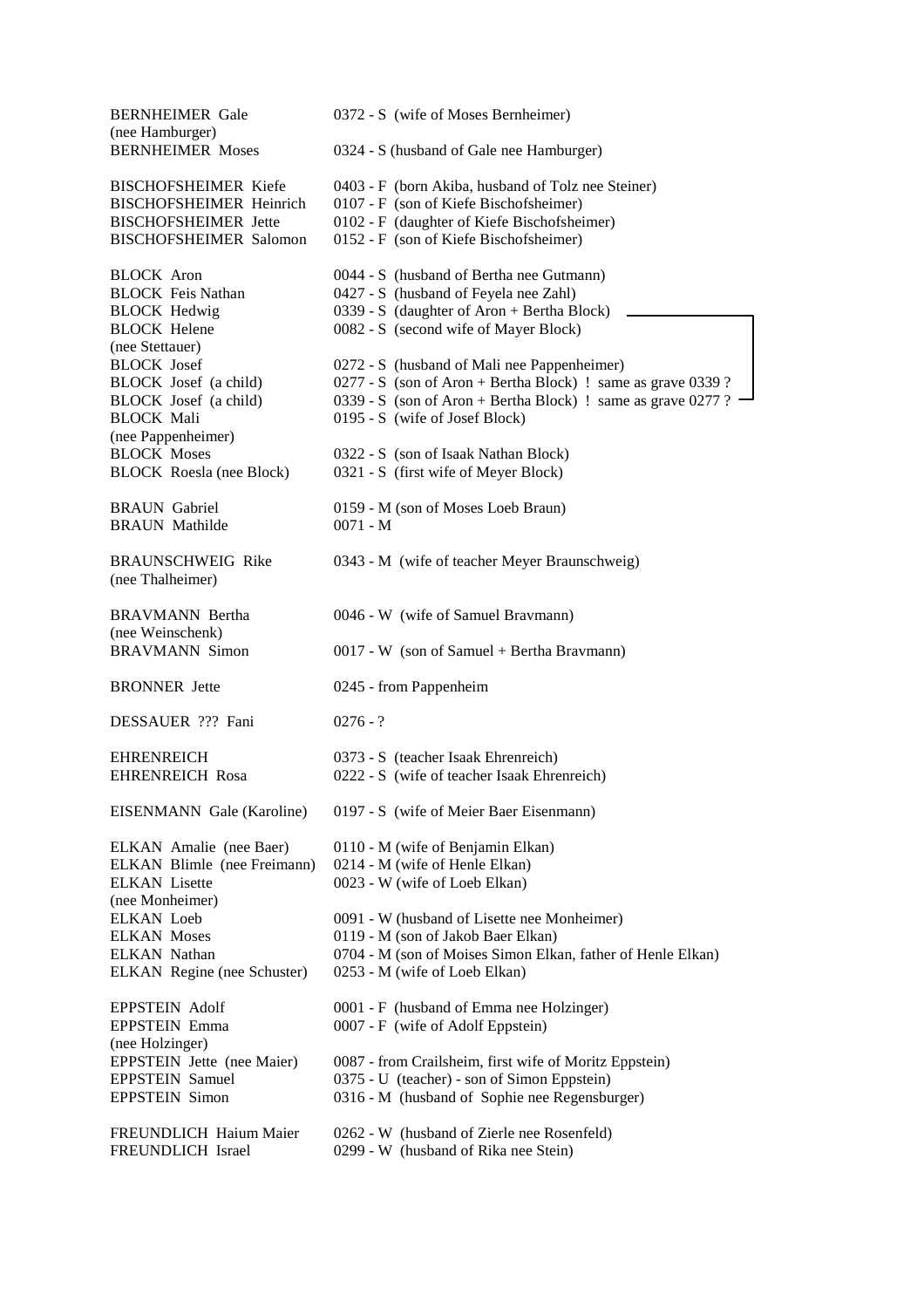| FREUNDLICH Lena                                                                   | 0338 - W (wife of Josef Meier Freundlich)                                                                         |
|-----------------------------------------------------------------------------------|-------------------------------------------------------------------------------------------------------------------|
| (nee Rosenfeld)<br>FREUNDLICH Zierle<br>(nee Rosenfeld ?)                         | 0682 - W (wife of Heinrich Freundlich?)                                                                           |
| FROEHLICH Emilie<br>FROEHLICH Mina                                                | 0028 - S (mother-in-law of teacher Rosenstein, sister of Mina Froehlich)<br>0047 - S (sister of Emilie Froehlich) |
| <b>GALLINGER Babette</b><br>(nee Bonne)                                           | 0048 - W (widow of Joseph Gallinger)                                                                              |
| <b>GOLD</b> Victor                                                                | 0136 - S (son of Mendel Gold, husband of Roesle Stern)                                                            |
| <b>GUNZENHAEUSER Bernhard</b><br><b>GUNZENHAEUSER Helene</b><br>(nee Heilbronner) | 0157 - F (husband of Helene nee Heilbronner)<br>0151 - F (wife of Bernhard Gunzenhaeuser)                         |
| <b>GUNZENHAEUSER Jakob</b><br><b>GUNZENHAEUSER Josef</b>                          | 0029 - F (husband of Jette nee Gutmann)<br>0179 - F (husband of Lina nee Prager)                                  |
| <b>GUTMANN</b> Bertha                                                             | 0143 - M (wife of Wolf Gutmann)                                                                                   |
| (nee Frankenthal)<br><b>GUTMANN Maier</b>                                         | 0243 - F (husband of Regina nee Wassermann)<br>0743 a - M                                                         |
| <b>GUTMANN Seckel Aron Wolf</b><br><b>GUTMANN Seligmann</b>                       | 0759 - F (son of Gabriel Gutmann)                                                                                 |
| <b>GUTMANN Wolf</b>                                                               | 0148 - M (husband of Bertha nee Frankenthal)                                                                      |
| HAEHNLEIN Sophie<br>(nee Brueckmann)                                              | 0039 - S (wife of Moses Haehnlein)                                                                                |
| <b>HAMBURGER</b> Amalie<br>(nee Neumark)                                          | 0095 - D (second wife of Seligmann Hamburger)                                                                     |
| <b>HAMBURGER Esther</b><br>(nee Hofmann)                                          | 0265 - S (wife of Jakob Hamburger)                                                                                |
| HAMBURGER Hanna<br>(nee Neumark)                                                  | 0369 - D (first wife of Seligmann Hamburger)                                                                      |
| HAMBURGER Jakob                                                                   | 0279 - S (husband of Esther nee Hofmann)                                                                          |
| HAMBURGER Lina<br>(nee Heimann)                                                   | 0076 - D (wife of Moritz Hamburger)                                                                               |
| <b>HAMBURGER Robert</b>                                                           | 0057 - D (husband of Helene nee Hess)                                                                             |
| HAMBURGER Seligmann<br><b>HAMBURGER</b> Senta                                     | 0125 - D (husband of 1 Hanna + 2 Amalie nee Neumark)<br>0013 - D (daughter of Emil + Lina Hamburger)              |
| HEILIGENBRUNN Nathan                                                              | 0079 - S (husband of Babette nee Wertheimer)                                                                      |
| HEILIGENBRUNN Sigmund                                                             | 0086 - S (husband of Klara nee Guldmann)                                                                          |
| <b>HERBST</b> Isaak<br><b>HERBST</b> Samuel                                       | 0286 - S (husband of Amalie nee Wimpfheimer)<br>0100 - S (husband of Jette nee Linz)                              |
| HEROLD Emma (nee Block)                                                           | 0003 - S (wife of Moritz Herold)                                                                                  |
| <b>HEROLD</b> Ferdinand                                                           | 0006 - S (son of Moritz Herold)                                                                                   |
| HEROLD Lina                                                                       | 0006 - S (daughter of Moritz Herold)                                                                              |
| <b>HEROLD Moritz</b>                                                              | 0034 - S (husband of Emma nee Block)                                                                              |
| <b>HESS</b> Babette                                                               | 0135 - S (wife of Louis Hess, who moved to Crailsheim)                                                            |
| HEYMANN Leopold                                                                   | $0410 - W$                                                                                                        |
| <b>HOLZINGER</b> Fanni                                                            | 0154 - F (wife of Hirsch Holzinger)                                                                               |
| HOLZINGER Hendle                                                                  | 0595 - F (wife of Mendel Holzinger)                                                                               |
| HOLZINGER Hirsch                                                                  | 0166 - F (husband of Fanni Holzinger)                                                                             |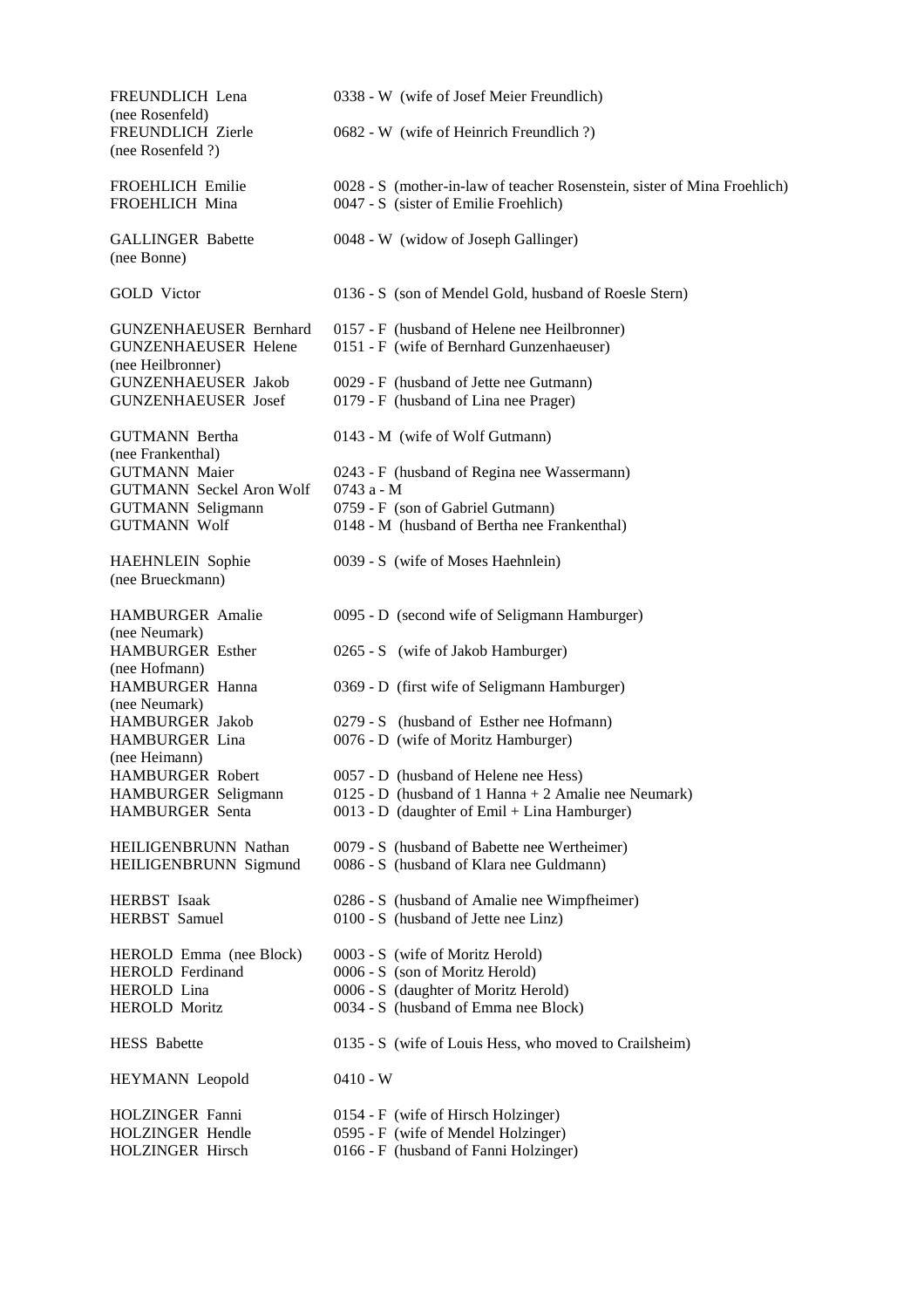JERICHO Deborah (nee Block) 0133 - S (wife of Moses Jericho) JERICHO Zilli 0030 - S (wife of Nathan Jericho) (nee Obermeyer) JORDAN Emanuel 0067 - D (husband of Johanna nee Elkan) JORDAN Isaak Mendel 0208 - D (husband of Klara nee Waker) JORDAN Isak 0060 - W (son of Loeb Hirsch Jordan) JORDAN Klara 0206 - D (wife of Isaak Mendel Jordan) (nee Waker) JORDAN Mendel 0726 - W (father of Isaak Mendel Jordan) JORDAN Regine 0070 - W (wife of Isak Abraham Jordan) (nee Oestreicher) KOCH Babette 0241 - M (wife of Israel Hirsch Koch) (nee Thormann) KOCH Fanni (nee Gutmann) 0043 - F (wife of Abraham Koch) KOCH Hessel 0064 - M (husband of Regine nee Schulmann) KOCH Israel Hirsch 0220 - M (husband of Babette nee Thormann) KOCH Regine 0204 - M (wife of Hessel Koch) (nee Schulmann) KRONHEIMER Marie (Karin ?) 0280 - S (wife of Moses Hajum Kronheimer) KUENZELSAUER Gabriel 0188 - D (father-in-law of Hannchen Kuenzelsauer) KUENZELSAUER Hannchen 0002 - D (daughter-in-law of Gabriel Kuenzelsauer) (nee Schiller) LAMM Chaim 0360 - W (husband of Hanna nee Schlossheimer + Fanny nee Degginger) LANDAUER Adolf 0305 - from Gerabronn LAUCHHEIMER Sigmund  $0278 - S$  (a child = son of Samuel Lauchheimer) LEHMANN Josef 0374 - F (hazzan + teacher in Feuchtwangen)<br>LEHMANN Marianne 0233 - F (wife of Josef Lehmann) 0233 - F (wife of Josef Lehmann) (nee Kahn) LEHMEIER Babette 0121 - M (mother of Bertha Schulmann) (nee Brunnemann) LEVI Breindel 0310 - ? (nee Neuburger) LEVI Zacharias 0134 - U (husband of Babette nee Dick) LEVIT Samuel 0090 - F (teacher, husband of Mascha nee Diemant) LEVIT Mascha (nee Diemant) 0068 - F (wife of Samuel Levit) LEVITE Artur 0020 - D (son of Heinrich Levite) LEVITE David 0012 - D (husband of Sara nee Meyer) LEVITE David Loew 0244 - M (husband of Sara nee Berliner) LEVITE Elkan 0209 - M (husband of Sara nee Ballenberger)<br>LEVITE Hanna (nee Levite) 0169 - M (wife of Salomon 2 Levite)  $0169 - M$  (wife of Salomon 2 Levite) LEVITE Jette 0024 - D (wife of Lazarus Levite (nee Loewenstein) 0074 - M (husband of Jette nee Loewenstein) LEVITE Lina 0308 - M (daughter of Julius + Fany Levite) LEVITE Rosa 0111 - M (daughter of Veis + Lina Levite) LEVITE Salomon 2 0190 - M (husband of Hanna nee Levite) LEVITE Salomon 1 0199 - M (husband of Jeanette nee Wollner)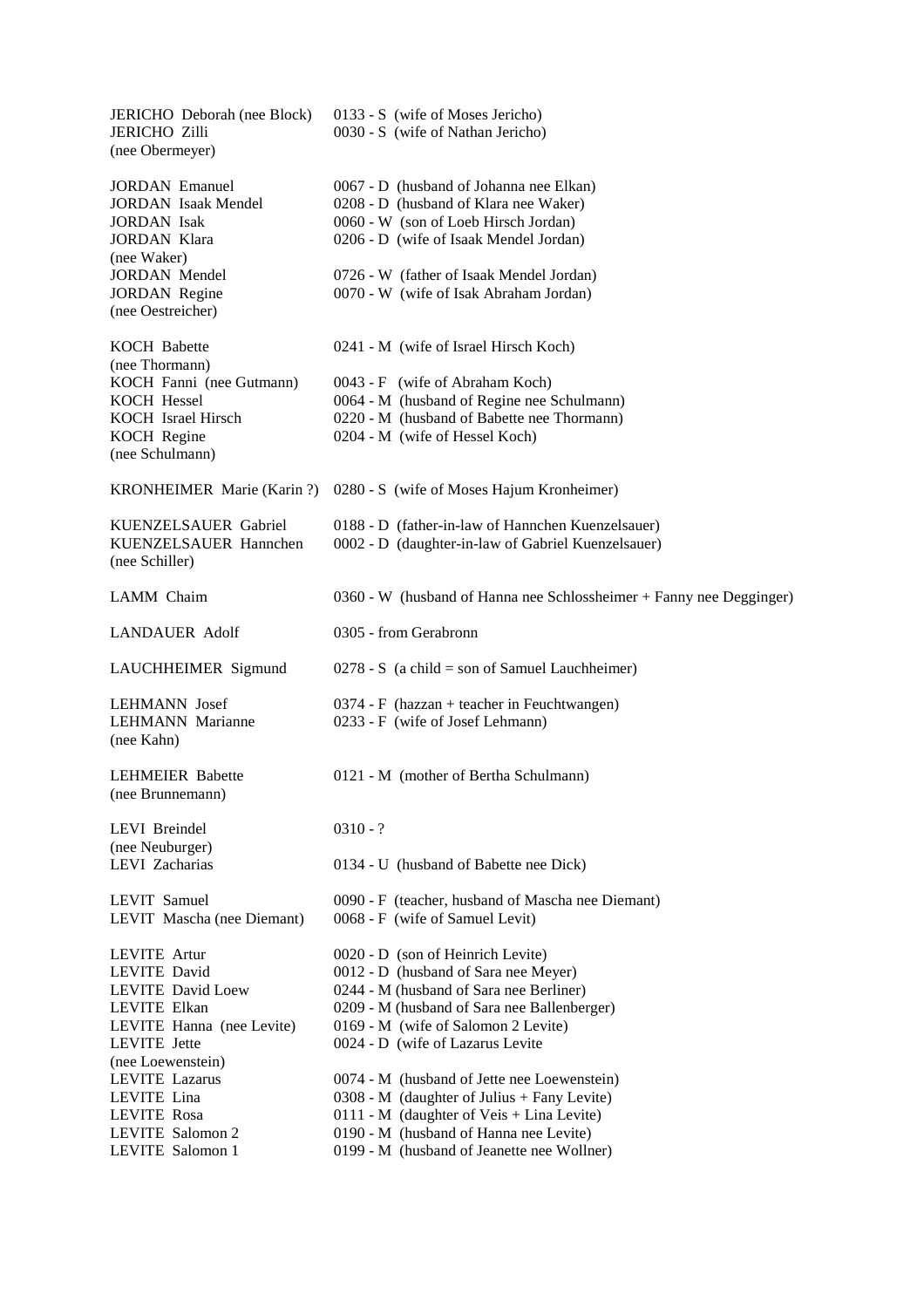| LEVITE Sara                                      | 0219 - M (wife of David Loew Levite)                                    |  |  |  |  |
|--------------------------------------------------|-------------------------------------------------------------------------|--|--|--|--|
| (nee Berliner)<br>LEVITE Sara                    |                                                                         |  |  |  |  |
| (nee Ballenberger)                               | 0255 - M (first wife of Elkan Levite)                                   |  |  |  |  |
| LEVITE Sigmund                                   | 0140 - M (husband of Clothilde nee Loewenstein)                         |  |  |  |  |
| LEVITE Sigmund                                   | 0050 - D (husband of Lina nee Bernheimer)                               |  |  |  |  |
| LINDENTHAL Amson                                 | 0213 - F (husband of Babette nee Kromwell)                              |  |  |  |  |
| LIPPMANN Jakob                                   | $0093 - W$                                                              |  |  |  |  |
| <b>LOEWENMAYER Julius</b>                        | 0333 - W (teacher + cantor) husband of Luise nee Bayersdoerfer          |  |  |  |  |
| <b>MAYER</b> Emilie                              | 0409 - M (unmarried sister of Simon Mayer)                              |  |  |  |  |
| <b>MAYER</b> Gabriel                             | $0210 - M$                                                              |  |  |  |  |
| <b>MAYER</b> Gustav                              | 0080 - M (son of Julius Mayer)                                          |  |  |  |  |
| <b>MAYER Hirsch</b><br><b>MAYER Moses</b>        | $0211 - M$<br>0145 - M (husband of Pauline nee Deuenbacher)             |  |  |  |  |
| <b>MAYER</b> Pauline?                            | 0158 - M (wife of Simon Mayer ?)                                        |  |  |  |  |
| <b>MANNHEIMER Moritz</b>                         | 0384 - D (Dr med - practitioner / son of hazzan Ruben Cohen Mannheimer) |  |  |  |  |
| NEU Klara (nee Zahl)                             | 0205 - S (wife of Moses Neu)                                            |  |  |  |  |
| <b>NEU Moses</b>                                 | 0224 - S (husband of Klara nee Zahl)                                    |  |  |  |  |
| NEUHAEUSER Therese                               | 0230 - S (wife of Isaak Neuhaeuser)                                     |  |  |  |  |
| NEUMANN Abraham                                  | 0022 - F (from Mixstadt in Posen District)                              |  |  |  |  |
| NEUZEIT Karoline                                 | 0196 - S (wife of Josef Neuzeit)                                        |  |  |  |  |
| <b>OBERDORFER</b> Jette                          | 0248 - W (wife of Samuel Hirsch Oberdorfer ?)                           |  |  |  |  |
| <b>OBERDORFER Karolina</b>                       | $0131 - W$                                                              |  |  |  |  |
| <b>OBERDORFER Karoline</b>                       | $0671 - ?$                                                              |  |  |  |  |
| <b>OBERMEYER Elkan</b>                           | 0113 - M (husband of Hanna nee Reh)                                     |  |  |  |  |
|                                                  | OBERMEYER Hanna (nee Reh) 0124 - M (wife of Elkan Obermeyer)            |  |  |  |  |
| <b>OESTREICHER Fanni</b>                         | 0126 - W (wife of Salomon Oestreicher)                                  |  |  |  |  |
| <b>OESTREICHER Abraham Isaak</b>                 | $0743 - W$                                                              |  |  |  |  |
| <b>OPPENHEIMER Bertha</b>                        | 0014 - F (wife of Samuel Oppenheimer)                                   |  |  |  |  |
| (nee Frankenheimer)<br><b>OPPENHEIMER Karola</b> | 0025 - F (wife of Leopold Oppenheimer)                                  |  |  |  |  |
| (nee Silbermann)                                 |                                                                         |  |  |  |  |
| <b>OPPENHEIMER</b> Leopold                       | 0073 - F (husband of Karoline nee Silbermann)                           |  |  |  |  |
| OPPENHEIMER Max                                  | $0081 - F$ (son of Leopold + Karoline Oppenheimer)                      |  |  |  |  |
| <b>OPPENHEIMER Samuel</b>                        | 0014 - F (husband of Bertha nee Frankenheimer)                          |  |  |  |  |
| POLLACK Klara<br>(nee Hausmann)                  | 0035 - W (wife of Moses Loeb Pollack)                                   |  |  |  |  |
| REGENSBURGER Nathan                              | 0235 - F (husband of Clara nee Kohn)                                    |  |  |  |  |
| ROSENFELD Heinrich                               | 0364 - S (son of Hermann + Sofie Rosenfeld)                             |  |  |  |  |
| ROSENFELD Heium Loew                             | 0226 - S (husband of Jette nee Enslein)                                 |  |  |  |  |
| ROSENFELD Hermann                                | 0363 - S (husband of Sophie nee Fromm)                                  |  |  |  |  |
| <b>ROSENFELD Isaias</b>                          | 0365 - S (son of Hirsch Lippmann Rosenfeld)                             |  |  |  |  |
| ROSENFELD Jette                                  | 0225 - S (second wife of Heium Loew Rosenfeld)                          |  |  |  |  |
| (nee Enslein)                                    |                                                                         |  |  |  |  |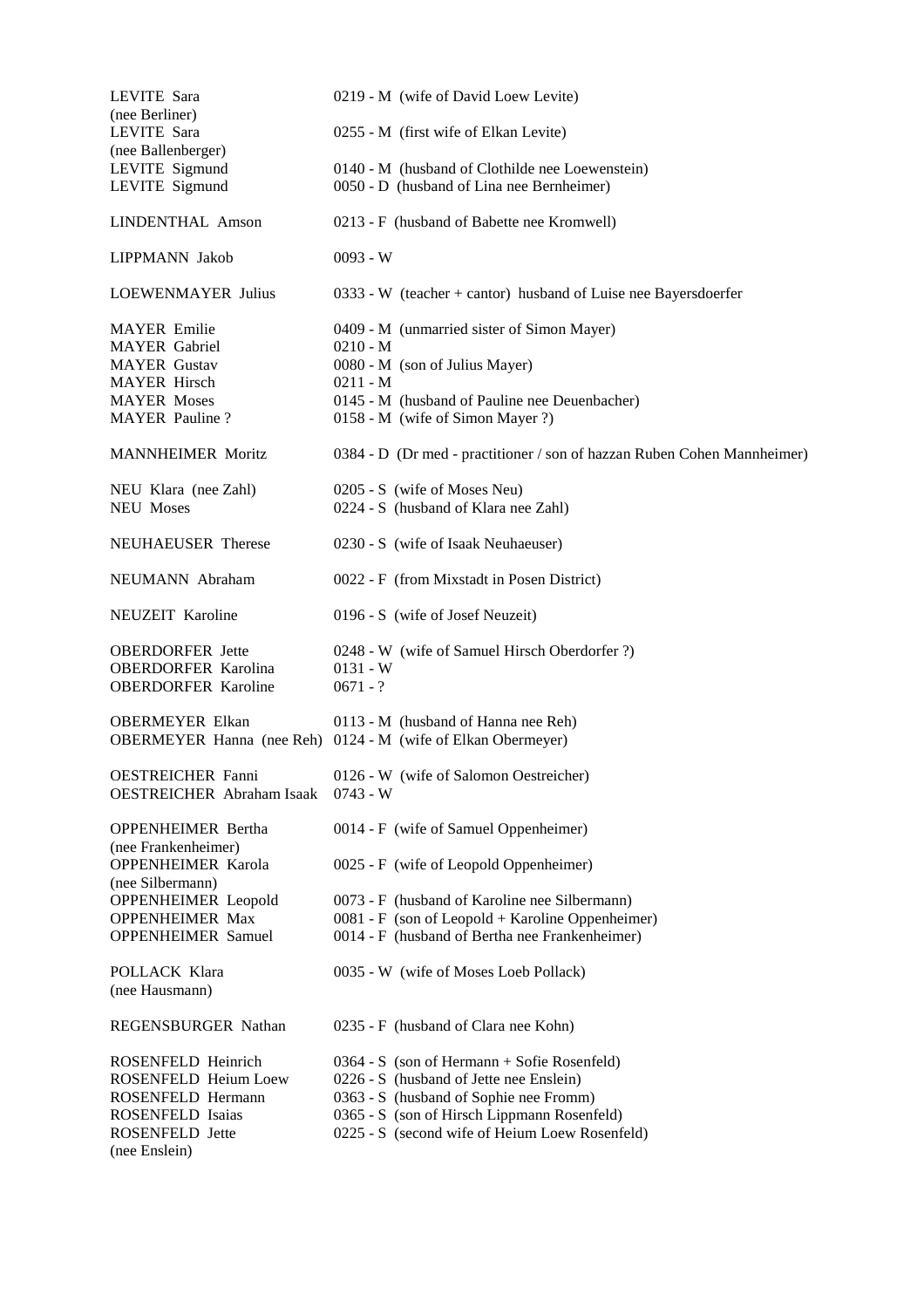| ROSENFELD Lina                                    | 0138 - S (wife of Zadock Rosenfeld)                                                          |  |  |
|---------------------------------------------------|----------------------------------------------------------------------------------------------|--|--|
| (nee Arnstein)<br>ROSENFELD Maile                 | 0461 - S (wife of Hirsch Lippmann Rosenfeld)                                                 |  |  |
| (nee Guldmann)<br>ROSENFELD Max                   | 0021 - S (husband of Lina nee Lamm)                                                          |  |  |
| ROSENFELD Sophie                                  | 0363 - S (wife of Hermann Rosenfeld)                                                         |  |  |
| (nee Fromm)                                       |                                                                                              |  |  |
| ROSENFELD Zadock                                  | 0146 - S (husband of Lina nee Arnstein)                                                      |  |  |
| <b>ROSENSTEIN Justin</b>                          | 0340 - S (son of teacher Meyer Rosenstein)                                                   |  |  |
| <b>ROSENTHAL Loew?</b>                            | 0218 U ? from Wittelshofen ???                                                               |  |  |
| ROSENTHAL Hannchen                                | 0045 - W (wife of Josef Rosenthal)                                                           |  |  |
| (nee Huechberger)                                 |                                                                                              |  |  |
|                                                   | ROSSKAMM Therese (nee Ries) 0385 - W (wife of Isaac Gabriel Rosskamm)                        |  |  |
| ROTHSCHILD Samuel                                 | 0415 - S (husband of Fanny nee Ullmann)                                                      |  |  |
| SCHLOSSBERGER Berta<br>(nee Strauss)              | 0004 - D (wife of Sigmund Schlossberger)                                                     |  |  |
| SCHLOSSBERGER Mina                                | 0367 - U (wife of Gumper Schlossberger)                                                      |  |  |
| SCHLOSSHEIMER Gila                                | 0377 - W (a child, daughter of Gabriel Schlossheimer)                                        |  |  |
| <b>SCHLOSSHEIMER Gumper</b>                       | 0314 - W (husband of Mina nee Wernitz)                                                       |  |  |
| SCHLOSSHEIMER Mina                                | 0313 - W (wife of Gumper Schlossheimer)                                                      |  |  |
| (nee Wernitz)                                     |                                                                                              |  |  |
| <b>SCHULMANN</b> Jittel<br><b>SCHULMANN Judas</b> | 0217 - M (wife of Benjamin Schulmann)<br>$0164 - M$                                          |  |  |
| <b>SOHN Michael</b>                               | 0191 - U (lived in Rotterdam, related to Amalie Weinberger nee Sohn?)                        |  |  |
| <b>SOMMER Julius</b>                              | 0038 - W (teacher - husband of Marianne Sommer)                                              |  |  |
| <b>SOMMER Marianne</b>                            | 0062 - W (teacher's wife - wife of Julius Sommer)                                            |  |  |
| (nee Froehlich)                                   |                                                                                              |  |  |
| STEINHART Fani                                    | 0212 - W (wife of Goetz Steinhart)                                                           |  |  |
|                                                   |                                                                                              |  |  |
| STERN Aron Abraham                                | 0430 - S (husband of Malke nee Rosenfeld)                                                    |  |  |
| <b>STERN</b> Fani                                 | 0236 - F (daughter of Seligmann Stern)                                                       |  |  |
| <b>STERN Fanny</b><br>(nee Gutmann)               | 0009 - F (wife of Samuel Stern)                                                              |  |  |
| <b>STERN Fanni</b>                                | 0173 - F (wife of Moritz Stern)                                                              |  |  |
| (nee Reinemann)                                   |                                                                                              |  |  |
| <b>STERN</b> Gabriel                              | $0215 - F$                                                                                   |  |  |
| <b>STERN</b> Gabriel                              | $0345 - F$                                                                                   |  |  |
| <b>STERN</b> Heumann                              | 0162 - S (son of Aron Abraham Stern)                                                         |  |  |
| <b>STERN</b> Johanna                              | 0084 - F (wife of Simon Stern)                                                               |  |  |
| (nee Bernheimer)                                  |                                                                                              |  |  |
| <b>STERN Malke</b>                                | 0221 - S (second wife of Aron Abraham Stern)                                                 |  |  |
| (nee Rosenfeld)                                   |                                                                                              |  |  |
| <b>STERN</b> Meyer<br><b>STERN Moritz</b>         | 0181 - F (married son of Hirsch Gabriel Stern))<br>0174 - F (husband of Fanni nee Reinemann) |  |  |
| <b>STERN Roesle</b>                               | 0011 - S (daughter of Jacob + Sara Stern)                                                    |  |  |
| <b>STERN Rose</b>                                 | 0156 - S (wife of Heumann Stern)                                                             |  |  |
| <b>STERN</b> Samuel                               | 0009 - F (husband of Fanny nee Gutmann)                                                      |  |  |
| STERN Sara (nee Bier)                             | 0183 - F (daughter of Koppel Michael Bier in Oettingen)                                      |  |  |
| <b>STERN</b> Sigmund                              | $0172 - F$ (son of Moritz + Fanni Stern)                                                     |  |  |
| <b>STERN Simon</b>                                | 0216 - F (husband of Johanna nee Bernheimer)                                                 |  |  |
|                                                   |                                                                                              |  |  |